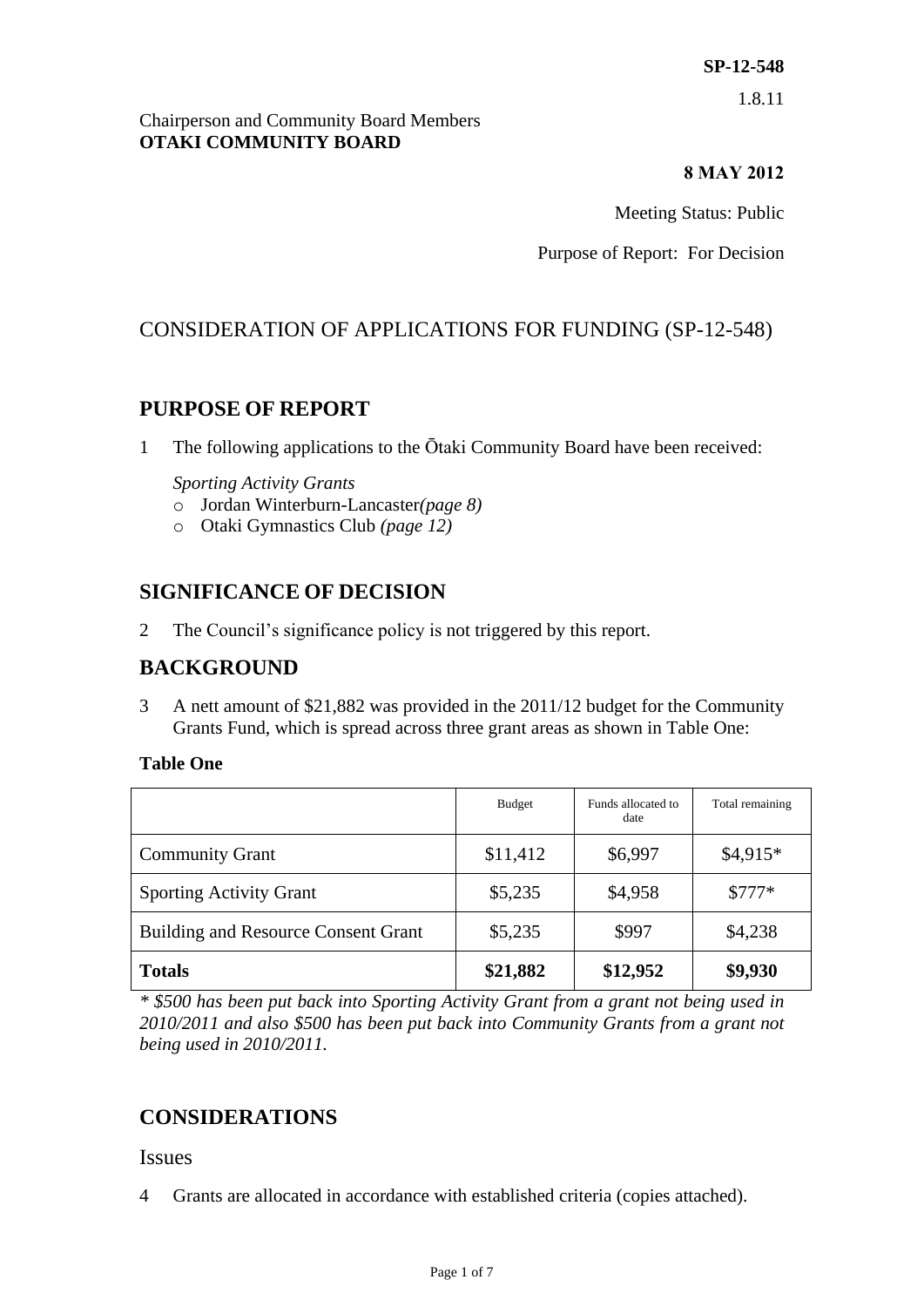5 Two applications have been received for the Sporting Activity Grant.

*Applications to the Sporting Activity Grants Fund*

- 6 Jordan Winterburn-Lancaster *(page 8)*
	- 6.1 Jordan Winterburn-Lancaster has applied for a grant for \$500 to assist with the costs of attending a tournament in Australia with the NZ Under 17 mixed team in October.
	- *6.2* This application can be considered under Eligible Purposes: *1. Unique or infrequent sports and active recreation events which are important to the Ōtaki Ward; 2. Special events that will promote the town and enhance opportunities within the town; 3. Activities that encourage the development of sports and active recreation activities within the Ōtaki Ward; 4. Unique and especially meritorious effort in sport or recreation events that otherwise meet none of the above criteria, at the discretion of the Board.*
- 7 Otaki Gymnastics Club *(page 12)*
	- 7.1 Otaki Gymnastics Club has applied for a grant for \$490 to assist with the costs of Coaching at the Club.
	- *7.2* This application can be considered under Eligible Purposes: *1. Unique or infrequent sports and active recreation events which are important to the Ōtaki Ward; 2. Special events that will promote the town and enhance opportunities within the town; 3. Activities that encourage the development of sports and active recreation activities within the Ōtaki Ward; 4. Unique and especially meritorious effort in sport or recreation events that otherwise meet none of the above criteria, at the discretion of the Board.*

#### Financial Considerations

- 8 An amount of \$21,882 was provided in the 2011/12 budget for the Community Grants Fund.
- 9 The following list shows all grants made from the Ōtaki Community Grants, Sporting Activity Grants and the Building & Resource Consents Grants in the 2011/12 financial year for the Board's consideration:

| <b>Meeting</b><br><b>Date</b> | <b>Recipient</b> | Amount   | <b>Purpose of Grant</b>                                                    | <b>Report Back</b><br><b>Received</b> |
|-------------------------------|------------------|----------|----------------------------------------------------------------------------|---------------------------------------|
| 26/7/11                       | Laura Petersen   | \$500.00 | To assist with the costs of<br>travelling to France for a college<br>trip. | Received $7/12/11$                    |

#### Community Grants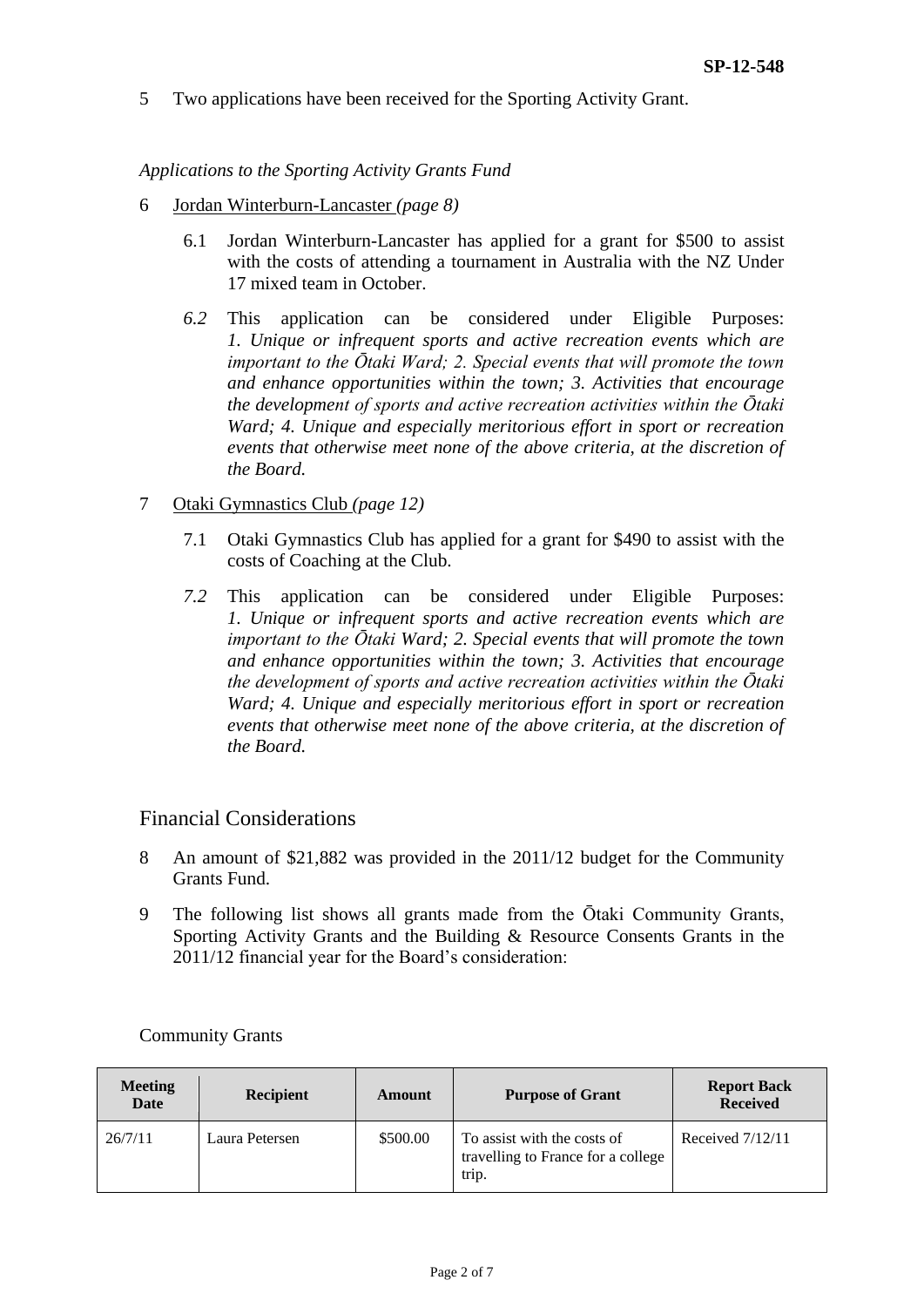| 26/7/11  | Ōtaki College Parent<br>Group Te Kāhui<br>Mātua  | \$200.00 | To assist with the costs of<br>hosting an official ceremony to<br>bless the new carvings for the<br>entrance to the College. | Received 12/9/11  |
|----------|--------------------------------------------------|----------|------------------------------------------------------------------------------------------------------------------------------|-------------------|
| 6/9/11   | Lets Sing Otaki                                  | \$250.00 | To assist with the costs of<br>running the Lets Sing Otaki<br>community singing group.                                       | Received 3/11/11  |
| 6/9/11   | Waitohu Home &<br>School Assn                    | \$500.00 | To assist with the costs of<br>security for the Fireworks<br>Extravaganza in November.                                       |                   |
| 6/9/11   | Ōtaki Volunteer Fire<br><b>Brigade</b>           | \$267    | To assist with the costs of costs<br>for the Annual Honours<br>Presentation Evening in<br>September.                         | Received 7/11/11  |
| 6/9/11   | Diabetes NZ<br>Horowhenua                        | \$180    | To assist with the costs of<br>running Diabetes NZ<br>Horowhenua.                                                            |                   |
| 6/9/11   | Ōtaki-Horowhenua<br>College Senior Study<br>Tour | \$400    | To assist with the costs of the<br>Senior Study Tour of Japan<br>2011.                                                       | Received 14/2/12  |
| 18/10/11 | Ngati Haumia/Ngati<br>Toarangatira               | \$500    | To assist with the costs of<br>hosting an event on Waitangi<br>Day 2012.                                                     | Received 27/3/12  |
| 29/11/11 | Birthright Otaki                                 | \$300    | To assist with the costs of<br>running the Big Dig at Otaki<br>Beach.                                                        |                   |
| 29/11/11 | Otaki Volunteer<br><b>Community Patrols</b>      | \$500    | To assist with Patrol Costs.                                                                                                 |                   |
| 29/11/11 | Horowhenua Adult<br><b>Literacy Services</b>     | \$500    | To assist with the costs of<br>starting up a new Literacy<br>Service for Otaki residents.                                    |                   |
| 29/11/11 | Te Horo School                                   | \$500    | To assist with the costs of<br>providing entertainment for the<br>Community Christmas Carols in<br>Te Horo.                  | Received 29/12/11 |
| 29/11/11 | Otaki Christmas in the<br>Park                   | \$500    | To assist with the costs of<br>running the Otaki Christmas in<br>the Park 2011 event.                                        |                   |
| 29/11/11 | Kapiti Coast Harness<br>Racing Club              | \$500    | To assist with the costs of<br>childrens entertainment for the<br><b>Summer Festival Harness Sport</b><br>Annual Event.      | Received 12/3/12  |
| 14/02/12 | Iris Te Kahuwharariki<br>Ngawhare                | \$500    | To assist with the costs of<br>planting fruit and vegetables at<br>the Tahuna Flats garden.                                  |                   |
| 14/02/12 | <b>St Peter Chanel</b><br>School                 | \$500    | To assist with the costs of<br>reinstating the power to the<br>school swimming pool.                                         |                   |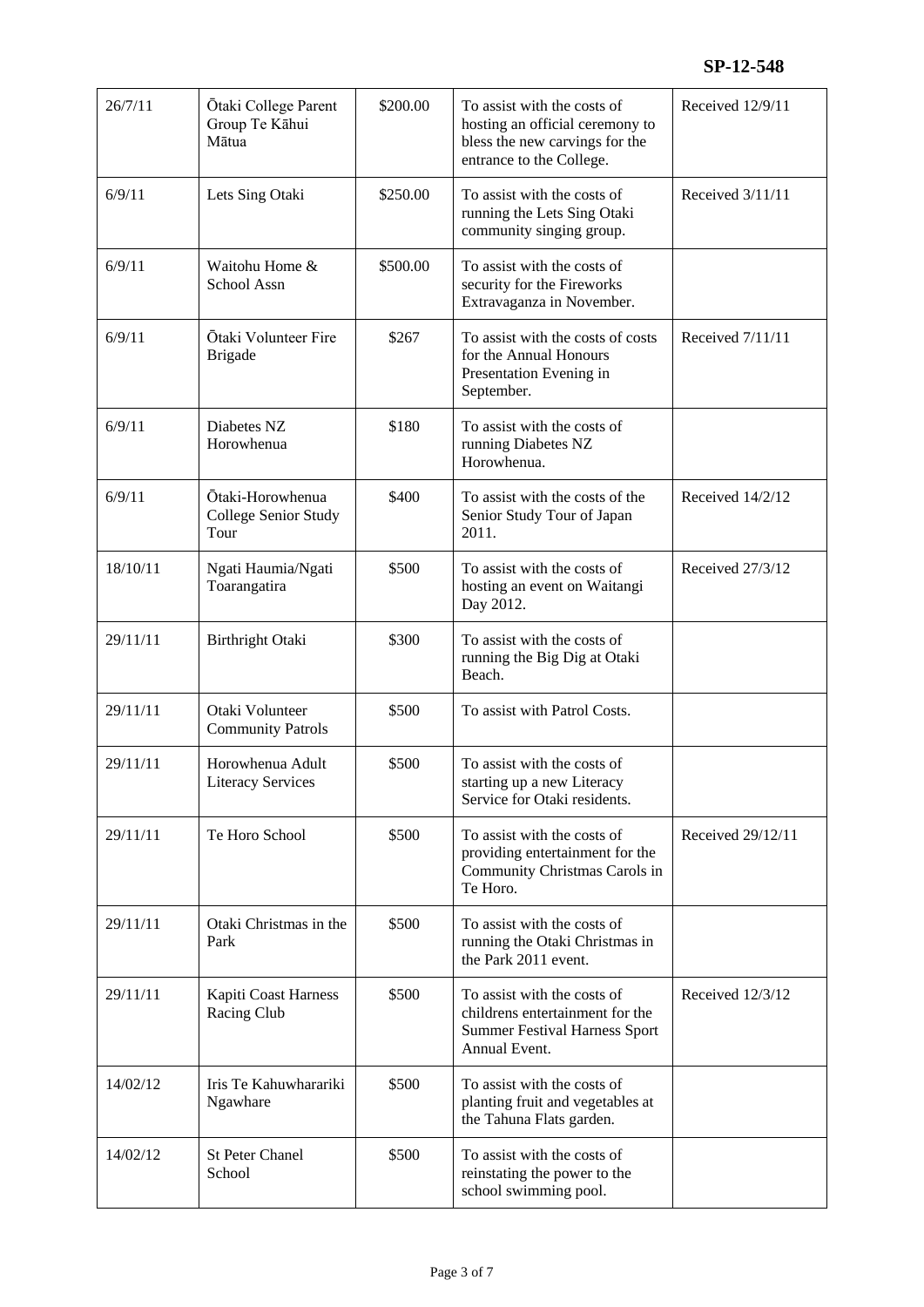| 27/3/12                      | Parkinsons Society<br>Kapiti/Horowhenua | \$400                                    | To assist wit the increased costs<br>of providing a field officer<br>service to members      |  |
|------------------------------|-----------------------------------------|------------------------------------------|----------------------------------------------------------------------------------------------|--|
|                              | Kapiti Hearing Trust                    | \$500                                    | Returned to the $-\overline{O}$ taki<br>Community Board due to not<br>installing the system. |  |
| <b>Total Budget</b>          |                                         | \$11,412                                 |                                                                                              |  |
| <b>Total Granted to date</b> |                                         | \$6,997                                  |                                                                                              |  |
| <b>Total Remaining</b>       |                                         | \$4,915<br>(Including<br>\$500 returned) |                                                                                              |  |

## Sporting Activity Grants

| <b>Meeting</b><br><b>Date</b> | Recipient                                     | <b>Amount</b> | <b>Purpose of Grant</b>                                                                                               | <b>Report Back</b><br><b>Received</b> |
|-------------------------------|-----------------------------------------------|---------------|-----------------------------------------------------------------------------------------------------------------------|---------------------------------------|
| 26/7/11                       | Daisy Davis                                   | \$500.00      | To assist with the costs of<br>attending Regional and National<br>swimming meets from July<br>2011 to March 2012.     | Received 5/3/12                       |
| 26/7/11                       | Alana Fraser                                  | \$500.00      | To assist with the costs of<br>attending the NZ U15 Girls<br>Development Tour in Australia.                           | Received 8/9/11                       |
| 26/7/11                       | Toangina & Te<br>Rangiamōhia Nikora-<br>Davis | \$500.00      | To assist with the costs of<br>attending the NZ Touch Rugby<br>Girls and Boys Elite Academy<br>in Rotorua in October. | Received 6/9/11                       |
| 26/7/11                       | Ōtaki College Senior<br>A Netball Team        | \$500.00      | To assist with the costs of<br>attending the lower North Island<br>Netball Competition in August.                     | Received 8/9/11                       |
| 26/7/11                       | <b>Big Bang Adventure</b><br>Race             | \$414.00      | To assist with some of the costs<br>for the Big Bang adventure<br>Race in November.                                   | Received 25/11/11                     |
| 6/9/11                        | Morehu Connor-<br>Phillips                    | \$500.00      | To assist with the costs of going<br>to Queensland with the NZ<br>Under 17 Boys Touch Team.                           |                                       |
| 6/9/11                        | Te Aranui Doyle                               | \$200.00      | To assist with the costs of<br>attending the Wgtn Provinvial<br>U13 programme 2011                                    |                                       |
| 18/10/11                      | <b>Otaki Athletics Club</b>                   | \$100         | To assist with the costs of<br>running the 2011-2012 season.                                                          |                                       |
| 18/10/11                      | Rahui Junior Touch                            | \$100         | To assist with the costs of<br>running a 12 week touch<br>module for the Otaki<br>Community.                          |                                       |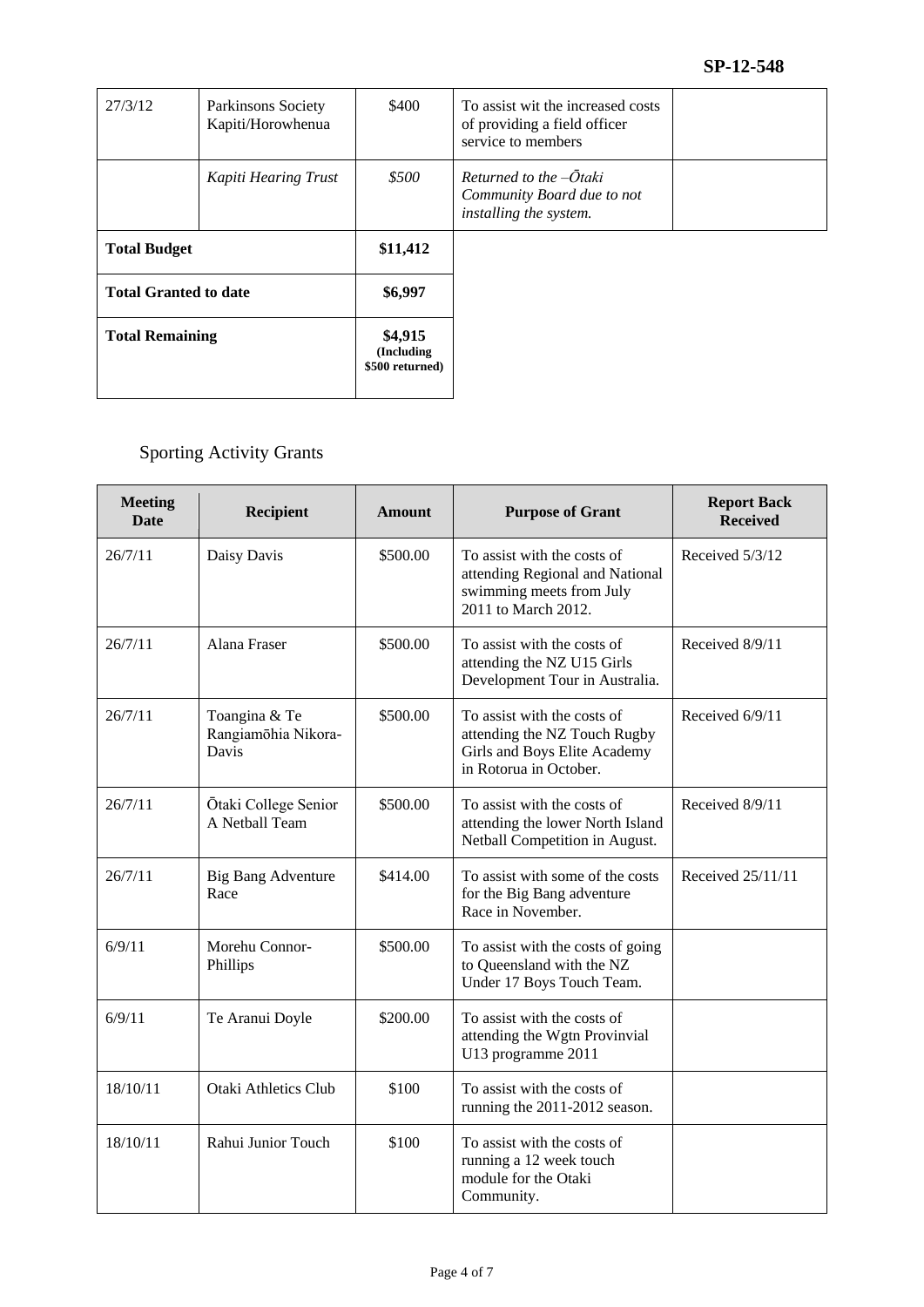| <b>Total Remaining</b>       |                                                      | \$777<br>(Including<br>\$500 returned) |                                                                                                       |                  |
|------------------------------|------------------------------------------------------|----------------------------------------|-------------------------------------------------------------------------------------------------------|------------------|
| <b>Total Granted to date</b> |                                                      | \$4,958                                |                                                                                                       |                  |
| <b>Total Budget</b>          |                                                      | \$5,235                                |                                                                                                       |                  |
| 27/03/12                     | Otaki College Waka<br>Ama U19 Girls Team             | \$400                                  | To assist with the costs of<br>travelling to Rotorua for<br>National Competitions.                    |                  |
| 27/03/12                     | Whiti Te Ra Sports<br>Club                           | \$244                                  | To assist with the costs of<br>ground fees.                                                           |                  |
| 14/02/12                     | Matauraura Blackler                                  | \$250                                  | To assist with the costs of<br>attending the Touch NZ Youth<br>Nationals in Nelson.                   | Received 27/3/12 |
| 14/02/12                     | Mikaira Blackler                                     | \$250                                  | To assist with the costs of<br>attending the Touch NZ Youth<br>Nationals in Nelson.                   | Received 27/3/12 |
| 29/11/11                     | Joshua Pain                                          | \$100                                  | To assist with the costs of<br>attending the Ricki Herbert<br>Football Academy.                       | Received 29/2/12 |
|                              | Cameron Adams                                        | \$500                                  | Returned to the Ōtaki<br>Community Board due to not<br>travelling to Australia.                       |                  |
| 18/10/11                     | Marcus Thompson                                      | \$100                                  | To assist with the costs of going<br>to the Asia-Oceania Zone<br>Paralympic Qualifiers in Korea.      |                  |
| 18/10/11                     | Otaki College Junior<br>Girls 'A' Volleyball<br>Team | \$100                                  | To assist with the costs of<br>attending the North Island<br>Junior Volleyball Champs in<br>Tauranga. | Received 9/12/11 |
| 18/10/11                     | Campbell Collins                                     | \$100                                  | To assist with the costs of<br>attending the Ricki Herbert<br>Academy in Sydney.                      |                  |
| 18/10/11                     | Nga Hapu o Otaki<br>Touch                            | \$100                                  | To assist with the costs of<br>taking 3 teams to the Maori<br>Touch Nationals in December.            |                  |

# Building and Resource Consent Grants

| <b>Meeting</b><br><b>Date</b> | <b>Recipient</b>           | Amount   | <b>Purpose of Grant</b>                                                             | <b>Report Back</b><br><b>Received</b> |
|-------------------------------|----------------------------|----------|-------------------------------------------------------------------------------------|---------------------------------------|
| 26/7/11                       | Big Bang Adventure<br>Race | \$192.00 | To assist with some of the costs<br>for the Big Bang adventure<br>Race in November. | Received $25/11/11$                   |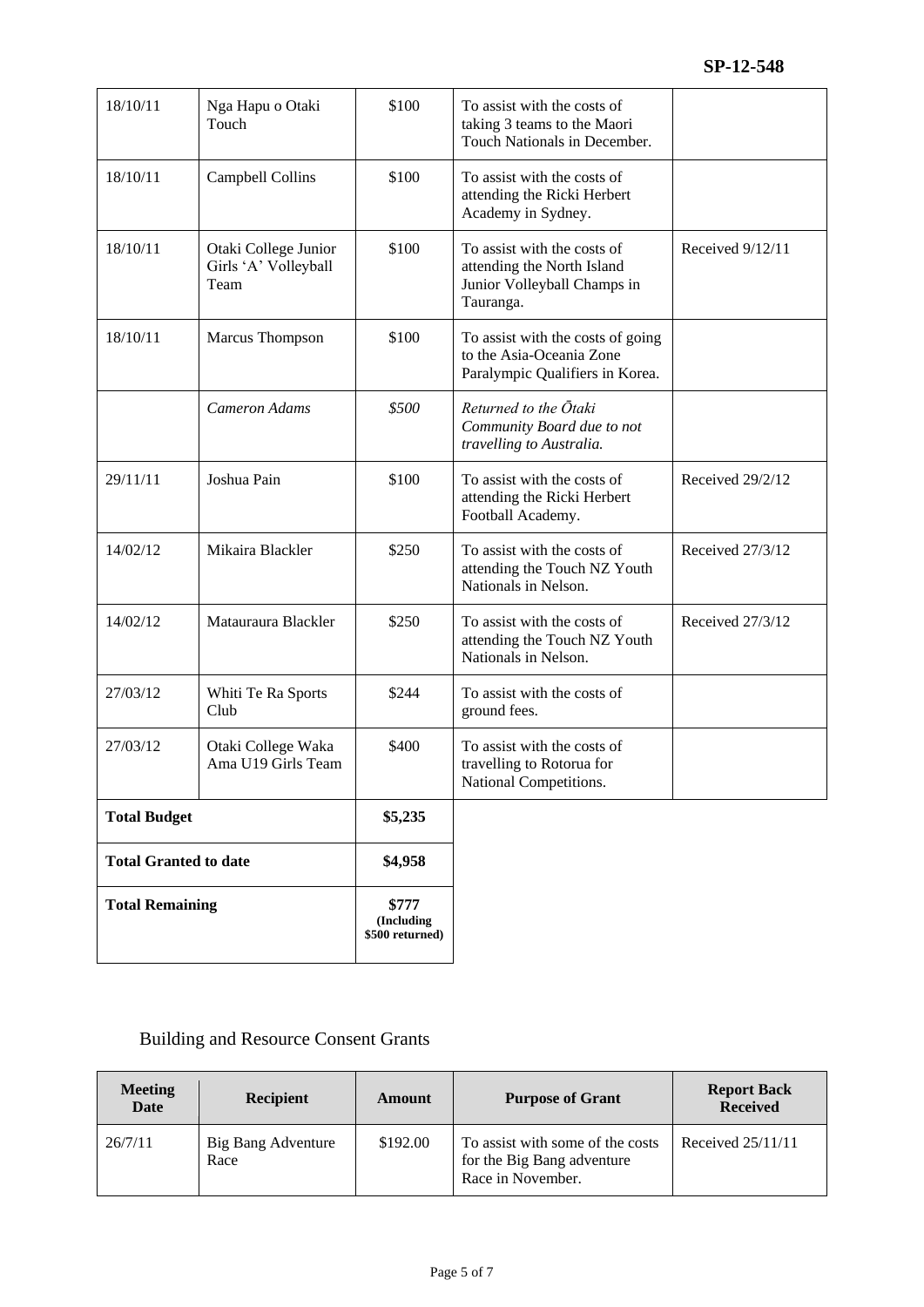| 6/9/11                       | Otaki Volunteer Fire<br><b>Brigade</b> | \$233   | To assist with the costs of costs<br>for the Annual Honours<br>Presentation Evening in<br>September. | 1/11/11                   |
|------------------------------|----------------------------------------|---------|------------------------------------------------------------------------------------------------------|---------------------------|
| 6/9/11                       | Diabetes NZ<br>Horowhenua              | \$72    | To assist with the costs of<br>running Diabetes NZ<br>Horowhenua.                                    |                           |
| 29/11/11                     | Te Kura Kaupapa<br>Maori o Te Rito     | \$500   | To assist with the costs of<br>facility hire for the Wiki<br>Hakinakina.                             | Part received<br>23/12/11 |
| <b>Total Budget</b>          |                                        | \$5,235 |                                                                                                      |                           |
| <b>Total Granted to date</b> |                                        | \$997   |                                                                                                      |                           |
| <b>Total Remaining</b>       |                                        | \$4,238 |                                                                                                      |                           |

### Delegation

10 The Ōtaki Community Board has the authority to:

"consider and approve the allocation of community-based grant funds as deemed appropriate under agreed criteria of both existing schemes and any granting schemes that may be approved through the Annual Plan process or the Long Term Council Community Plan (LTCCP) process."

### Other Considerations

11 There are no other considerations relating to this report.

## **RECOMMENDATIONS**

- 12 That the Ōtaki Community Board approves a funding grant to be made to Jordan Winterburn-Lancaster of \$.................... from the Sporting Activity Grants Fund, to assist with the costs of attending a tournament in Australia with the NZ Under 17 mixed team in October. (*page 8)*
- 13 That the Ōtaki Community Board approves a funding grant to be made to Otaki Gymnastics Club of \$.................... from the Sporting Activity Grants Fund, to assist with the costs of Coaching at the Club.(*page 12)*